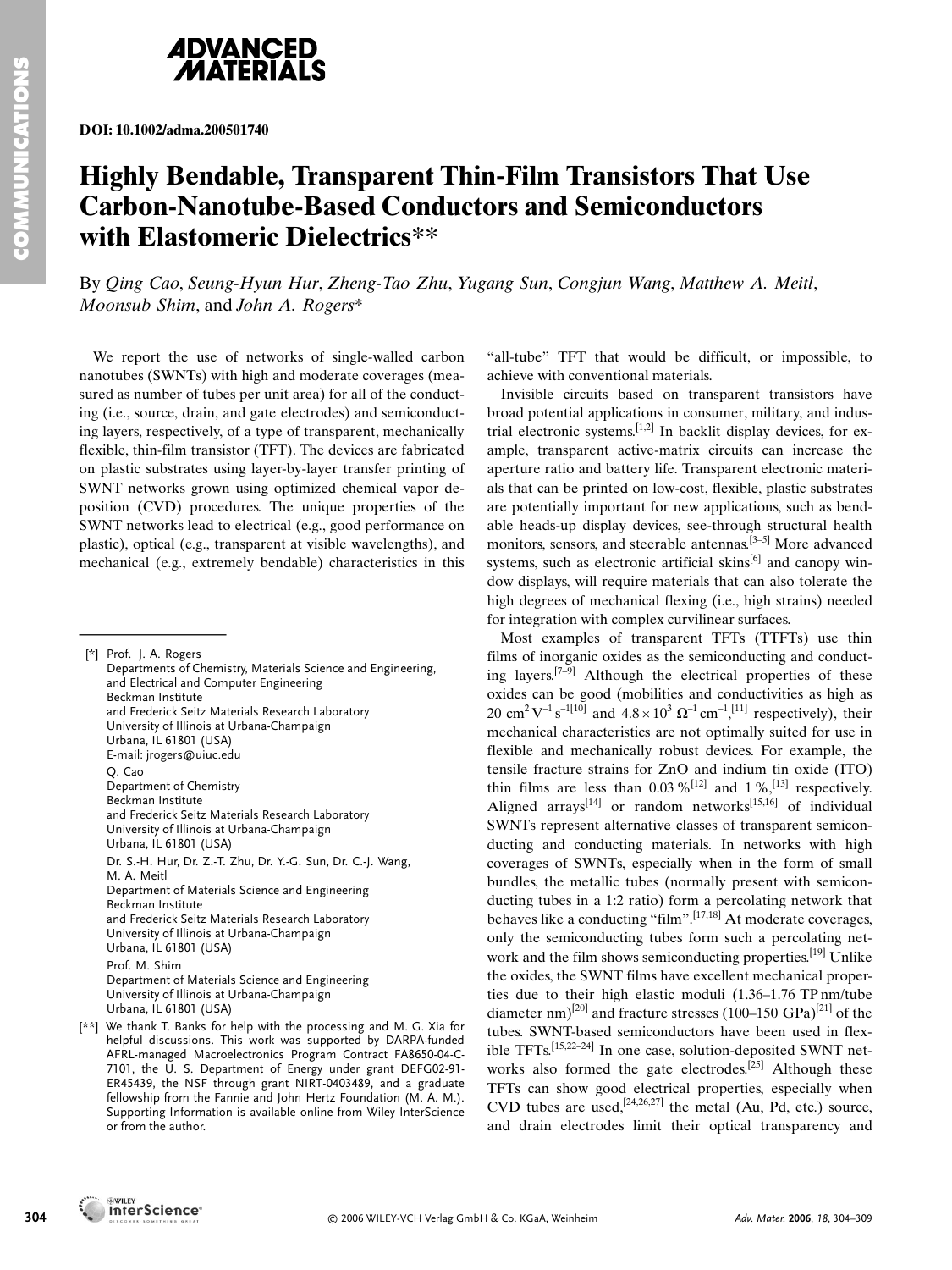

mechanical flexibility (typical fracture strains for gold films are ~ 0.5 %<sup>[28]</sup>).

In this communication, the use of SWNT networks for all the conducting and semiconducting layers of TFTs is demonstrated. The devices use pristine networks with coverages ranging from several tubes to hundreds of tubes per square micrometer, grown by optimized CVD procedures on hightemperature substrates. Printing these network layers using  $\text{dry-transfer techniques}^{[24]}$  one after another onto transparent plastic substrates and physically tough transparent dielectric layers yields highly bendable TTFTs. Analysis of the electrical, mechanical, and optical properties of the network films, the interfaces between them, and the resulting flexible TTFTs reveals unique characteristics that would be difficult, or impossible, to obtain with conventional materials.

Figure 1 shows a schematic illustration of the materials, device layouts, and fabrication procedures. Sheets of poly(ethyleneterephthalate) (PET; thickness  $\approx 180 \text{ }\mu\text{m}$ ) served as transparent, flexible device substrates. Growth of SWNTs on a



**Figure 1.** Schematic illustration of the materials, device layout, and fabrication procedures for mechanically flexible TTFTs that use SWNT networks for all of the active layers. The process involves CVD and transfer printing of SWNTs, to form the semiconducting and conducting layers of the devices. m-CNN and s-CNN refer to carbon nanotube networks that exhibit metallic and semiconducting properties, respectively. (EtOH) indicates a CVD procedure that uses a Fe/Co/Mo trimetallic catalyst loaded onto a high-surface-area silica support and ethanol feeding gas; (CH4) indicates a similar growth procedure, but with methane as the feeding gas. The s-CNN layer was synthesized using CVD with a ferritin catalyst and methane feeding gas. TP refers to the transfer-printing process; RIE stands for reactive ion etching. PR: photoresist; PET: poly- (ethyleneterephthalate).

 $SiO<sub>2</sub>(100 nm)/Si$  wafer by CVD with a Fe/Co/Mo trimetallic catalyst<sup>[29]</sup> and methane (CH<sub>4</sub>) feeding gas defined a metallic network (referred to as m-CNN( $CH<sub>4</sub>$ )) with moderately high coverage (~55 tubes  $\mu$ m<sup>-2[30]</sup>). Transfer printing this  $m-CNN(CH<sub>4</sub>)$  layer with an elastomeric stamp by use of a thin photocurable epoxy adhesive layer (SU8-2, Microchem Corp.) on the PET formed the gate electrodes of the TFTs. Devices were built using two different materials for the gate dielectric.

One dielectric consisted of a spin-cast layer (thickness  $1.5 \mu m$ ) of the SU8-2 epoxy, which has mechanical properties comparable to other polymer electronic materials. The other dielectric was composed of a transfer-printed layer (thickness  $\approx$ 2–4 µm) of the elastomer poly(dimethylsiloxane) (PDMS; Sylgard 184, Dow Corning), $^{[31]}$  which offers extremely high levels of elongation (greater than 100 %) before fracture, and a thin layer of epoxy spin-cast on top (thickness 300 nm) to promote adhesion of the SWNTs during transfer printing. In both cases, a thin layer of  $Al_2O_3$  (thickness 100 nm) was deposited onto the m-CNN( $CH<sub>4</sub>$ ) layer and then exposed briefly to  $O<sub>2</sub>$  plasma to promote wetting and adhesion of the epoxy and PDMS dielectrics. This layer was chosen to be sufficiently thick to protect the m-CNN( $CH<sub>4</sub>$ ) layer from exposure to the plasma. A moderate-coverage CVD SWNT network  $(14 \text{ tubes }\mu\text{m}^{-2})$  provided the semiconducting network (referred to as s-CNN).<sup>[32]</sup> Transfer printing this s-CNN layer onto the surface of the gate dielectric defined the semiconductor layer of the TFTs. The dielectric thickness was selected to be much larger than the average spacing between the tubes in the m-CNN(CH<sub>4</sub>) layer, to minimize spatial variations in the gate field at the semiconductor level. Calculations are provided in the Supporting Information. The source and drain electrodes used a high-coverage SWNT network (> 200 tubes  $\mu$ m<sup>-2</sup>, thickness ≈ 20–30 nm) grown on a  $SiO<sub>2</sub>(100 nm)/Si$  substrate using procedures similar to those for the m-CNN(CH<sub>4</sub>) layer, but with an ethanol (EtOH) feeding gas. Photolithography and oxygen-plasma etching on the growth substrate defined electrode patterns in this network (referred to as m-CNN-(EtOH)). Printing this patterned m-CNN(EtOH) layer onto the s-CNN layer formed source and drain electrodes electrically contacted to the semiconductor. Oxygen-plasma etching of the s-CNN through a photopatterned layer of photoresist electrically isolated individual TFTs and completed the fabrication process. We note that the printed CNN layers, in all cases, adhered well to the underlying materials. As a result, considerable processing, such as photolithography as described above, was possible without removing substantial numbers of SWNTs or significantly altering the properties of the networks.

Figure 2 shows scanning electron microscopy (SEM) images of each type of network after transfer printing onto a PET substrate. The uniformity in all cases is high, without any noticeable fluctuations in tube density over several square centimeters when the surface of the  $SiO<sub>2</sub>/Si$  growth wafer was rendered hydrophilic with piranha-solution treatment before depositing the catalysts. The sheet resistances  $(R_s)$  of each type of SWNT network on PET were measured using a standard transferline model. The *R*<sub>s</sub> values were ~265 ± 2  $\Omega$  square<sup>-1</sup> and 9.5 ± 0.1 k $\Omega$  square<sup>-1</sup> for the m-CNN(EtOH) and m-CNN(CH<sub>4</sub>) films, respectively (see Supporting Information). To optimize the transistor transparency, we selected growth conditions for the m-CNN(EtOH) layer that would minimize the amount of amorphous carbon, multiwalled tubes, and bundles formed, by adjusting the ratio between ethanol and hydrogen. Similar optimization was carried out for the m-CNN(CH<sub>4</sub>) layer. In this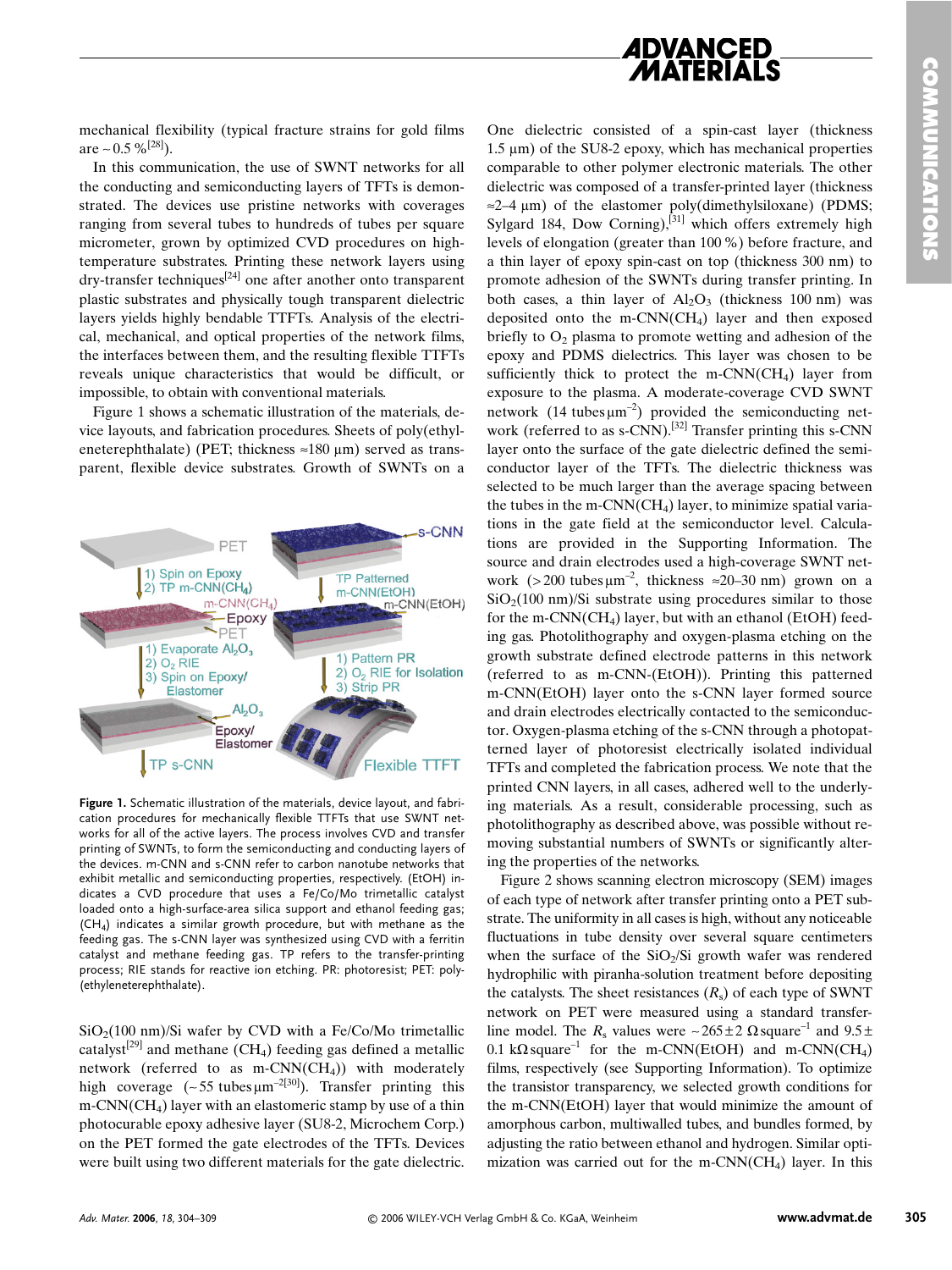

**COMMUNICATIONS**



Figure 2. a–c) SEM images of SWNT networks that serve as source/drain electrodes (part a), gate electrodes (part b), and semiconductor layers (part c) in bendable TTFTs. d) SEM image of the interface between a source/drain electrode (left) and the semiconductor (right). e) Completed array of the "all-tube" TTFTs on a plastic substrate. The arrow indicates the source/drain structures which are slightly visible as arrays of grey squares in the center of this image.

case, however, we adjusted the coverage to be lower than that of the m-CNN(EtOH) layer to balance the degree of transparency and  $R_s$ , since modest conductivity in the gate electrode is acceptable for the individual device measurements presented here. Unlike the other films,  $R_s$  of the s-CNN layer could be modulated significantly using a gate electrode. The electrical properties of this layer were evaluated directly through measurements on the TFTs, as described in the following. The electrical properties of the interface between the source/drain electrodes and the semiconductor are critically important to device operation. Figure 2d shows an SEM image of the boundary between an m-CNN(EtOH) electrode (left) and a s-CNN film (right) (the apparent differences in tube diameters in the m-CNN(EtOH) and s-CNN films are artifacts of the SEM imaging and result from differences in the charging behavior in these two networks). Scaling studies, described subsequently, indicate that the contact resistance associated with this interface is negligible for the operation of devices studied here. The bottom frame of Figure 2 shows an array of completed TTFTs, which can be seen faintly in the center of this image as arrays of grey squares.

Figure 3 presents electrical characteristics of all-tube TTFTs that use epoxy dielectrics. In all cases, the devices operate in p-channel enhancement mode, and have leakage currents < 5 nA. The effective device mobilities are between 26 and 30 cm<sup>2</sup>  $\mathrm{V}^{-1}\mathrm{s}^{-1}$ , as evaluated by applying the Shockley model to the transfer curves of Figure  $3a$ .<sup>[27]</sup> Gate capacitances,  $C_i$ , are given by

$$
C_i = \left(\frac{1}{C_{\text{Al}_2\text{O}_3}} + \frac{1}{C_{\text{SUS}-2}}\right)^{-1} = \left(\frac{d_{\text{Al}_2\text{O}_3}}{\varepsilon_{\text{Al}_2\text{O}_3}} + \frac{d_{\text{SUS}-2}}{\varepsilon_{\text{SUS}-2}}\right)^{-1}
$$
  
= 2.3 nF cm<sup>-2</sup> (1)

where  $C_x$ ,  $d_x$ , and  $\varepsilon_x$  (x = Al<sub>2</sub>O<sub>3</sub>, SU8-2) are the capacitances, thicknesses, and dielectric constants, respectively, of the  $Al_2O_3/SU8-2$ . This expression for the gate capacitance considers only the geometric properties and the material dielectric constants; it does not take into account fringing fields.<sup>[33]</sup> Figure 3b shows the current–voltage characteristics of a device with channel length,  $L = 225 \mu m$  in the linear-response regime. Figure 3c summarizes the mobilities and on/off ratios. We fabricated five different device arrays on plastic substrates. Each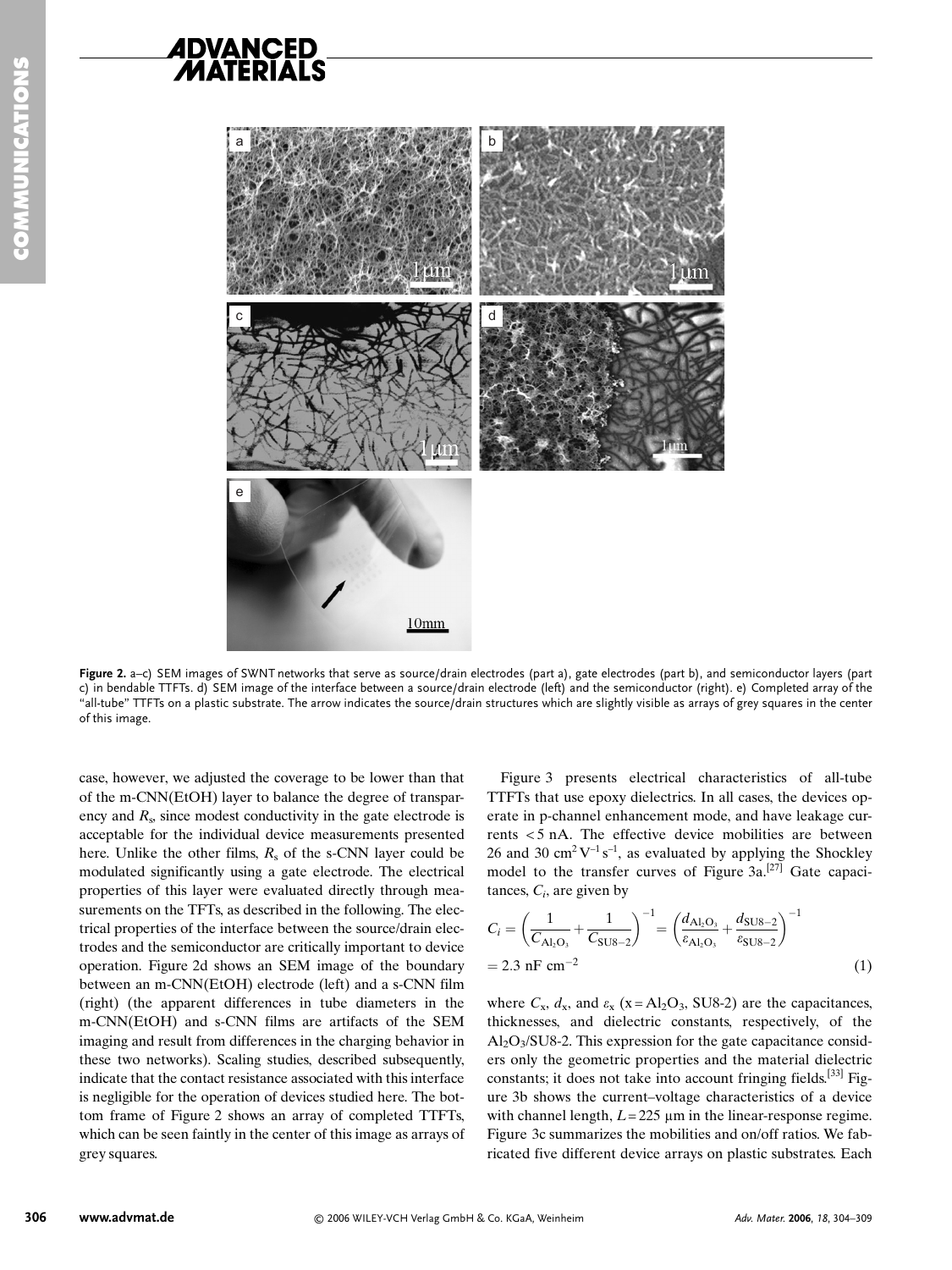

**Figure 3.** a) Transfer characteristics of all-tube TTFTs with different channel lengths (*L*). The channel widths were 750 µm and the drain/source voltage  $(V_{DS})$  was -1.0 V in all cases. The channel lengths were 30, 55, 75, 112, 150, 225, and 300  $\mu$ m from the top to the bottom, respectively. The dashed line indicates the slope used for determining the mobility for, as an example, the *L*=30 µm device. Inset: On current ( $I_{ON}$ ) versus the reciprocal of channel length  $(1/L)$ . b) Current-voltage characteristics of a TTFT with a 750  $\mu$ m channel width and a 225  $\mu$ m channel length (gate voltage, *V<sub>GS</sub>*: –80 to 40 V from top to bottom; 20 V steps). c) Effective device mobilities (dashed line, right axis) and on/off ratios (solid line, left axis) as a function of channel length. d) Width-normalized channel resistance as a function of channel length at different gate voltages ( $V_{GS}$ : -45 to -30 V from top to bottom; 5 V steps).

array consisted of 24 transistors with different channel lengths. We observed yields of ∼ 80 % with all failed devices due to gate leakage. The mobilities of devices with identical geometries in a given array were the same to within ∼ 5%; variations of ∼ 20% were observed in devices measured on different arrays generated in different fabrication cycles. We did not observe any degradation in device characteristics over several months of storage in open air. The on/off ratios are modest because of the finite sheet resistance of the s-CNN layer, and they decrease with channel length as the probability of purely metallic pathways from source to drain increases. Chemical<sup>[34–36]</sup> and electrical<sup>[27]</sup> techniques can increase the on/off ratios by eliminating conduction through the metallic tubes.

The *L*-independent mobility values (Fig. 3c) and the linear scaling of on-current with  $1/L$  (Fig. 3a, inset) are both consistent with semiconductor/electrode contacts that have negligible effects on device performance in this range of channel **ADVANCED** 

lengths. We also performed a scaling analysis by evaluating the channel resistance as a function of channel length and gate voltage, in the linear regime<sup>[37]</sup> (see Fig. 3d). The contact resistances, as determined from the *y*-axis intercepts of linear fits to the data, are negligible for all the channel lengths and gate voltages studied here, when compared to the channel resistances. This small resistance suggests good electrical contacts between the printed CNN layers. At the interface, each SWNT in the s-CNN layer is contacted to hundreds of metallic tubes in the m-CNN(EtOH) layer. Even with substantial tunnel and Schottky barriers between semiconducting and metallic tubes,[38,39] the overall contact resistance between the networks is low. The unipolar p-channel operation suggests that the Fermi level of the metallic tubes is not at the center of that of the semiconducting tubes $[40]$  in spite of their similar graphene-like band structure, which is consistent with photoemission electron microscopy measurements. $[41]$ 

Figure 4 presents transmission spectra in the visible range of the electromagnetic spectrum for the PET substrate and the source/drain region of a completed TTFT. The data are not corrected for reflection losses. The transmittance of the source/ drain region of the completed TTFT is ∼ 80% or larger in the visible region, which is only slightly less than the 85 % transmittance of the bare PET substrate. The absorbance of the m-CNN( $CH<sub>4</sub>$ ), s-CNN films, and dielectrics are all negligible compared to that of the m-CNN(EtOH) layer. The



**Figure 4.** Optical transmittance as a function of wavelength for the PET substrate and the entire TTFT structure (including substrate) through the source/drain region. Inset: The arrow highlights one TTFT in an array of such devices formed on a sheet of PET that rests on top of a sheet of paper with printed text.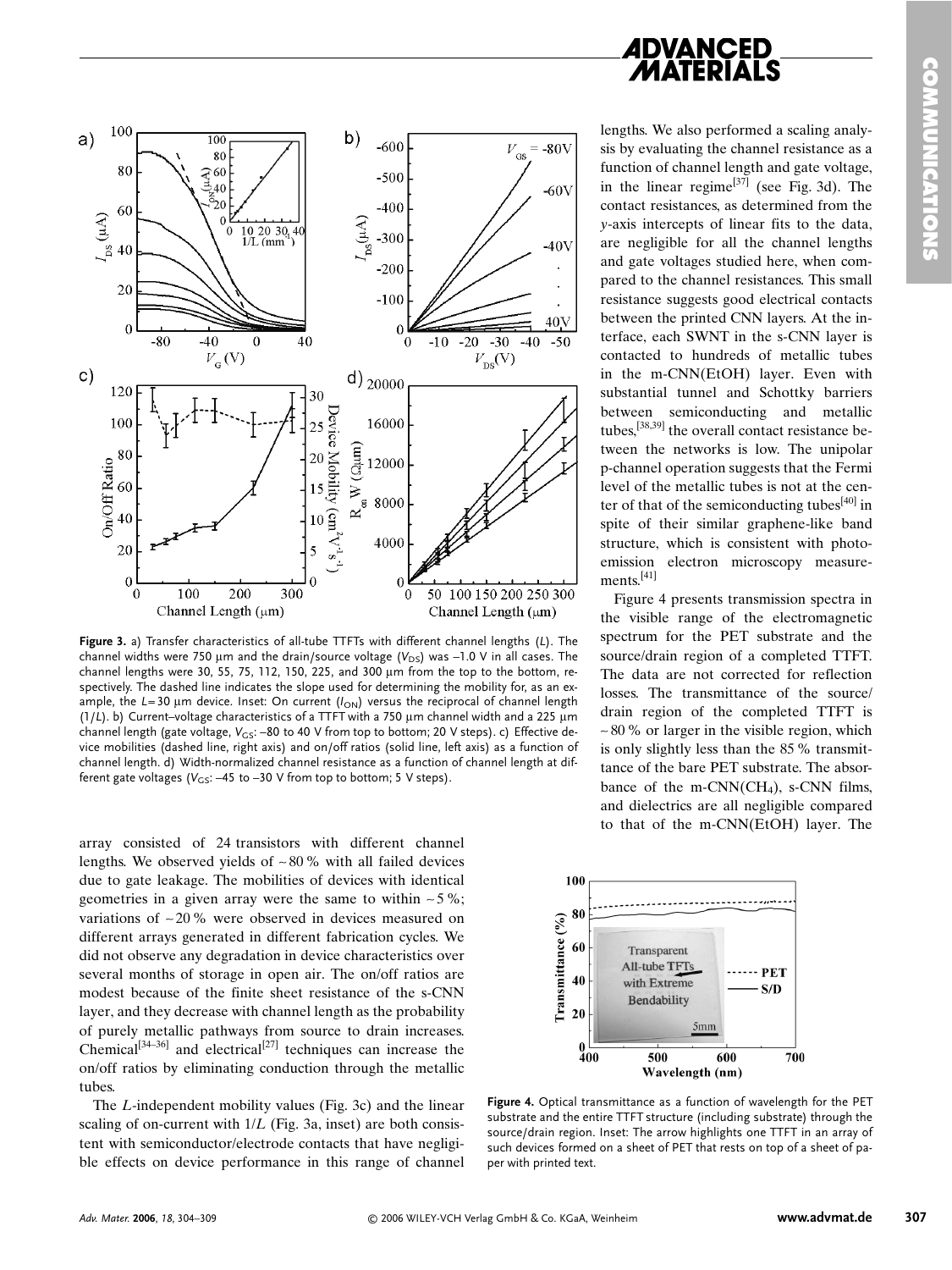

level of transparency in these devices is comparable to some of the best TTFTs that use semiconducting and conducting oxides.[8,10] Furthermore, the SWNT devices show less variation in transmittance with wavelength than ITO. This neutral color response represents an advantage for display applications. Note here that the bandgap of the SWNTs (0.5–0.7 eV for 1–1.5 nm semiconducting  $SWNTs^{[40]}$ ) is much smaller than those of the oxides ( $> 3$  eV<sup>[1]</sup>). The transparency of the SWNT networks derives not from a large bandgap, but from i) a low, polarization-dependent, optical absorption cross section that results from the small size and highly anisotropic shape of the tubes;<sup>[42]</sup> ii) low carrier density in the SWNTs,<sup>[17]</sup> which results in low plasma frequency; and iii) high intrinsic mobilities and conductivities of SWNTs, such that even relatively low-coverage films (estimated at 10–25 % by area for the least-transparent m-CNN(EtOH) layer) provide good electrical properties.

The bending properties of these devices are also very good, in part due to the excellent mechanical properties of the SWNTs.[43,44] Figure 5 shows some results of bending tests, using previously described systems to induce tensile strains,<sup>[45]</sup> for devices that use epoxy dielectrics. Relatively small changes



**Figure 5.** a) Transfer characteristics of a SWNT TTFT whose channel length and width are 225 and 750  $\mu$ m, respectively, as measured before bending, at weak (0.83 %), moderate (1.7 %), and strong bending (2.2 %), and after bending. b) The change of normalized transconductance *g*/*g*<sup>0</sup> for transistors with an epoxy (solid line) and PDMS (dashed line) dielectric layer versus strain. Inset: Image showing the extremely high levels of bending that can be achieved with all-tube TTFTs that use PDMS gate dielectrics.

were observed in the transfer characteristics (Fig. 5a) and normalized transconductance (Fig. 5c) during bending up to tensile strains of 2 % with complete recovery after relaxing. The decrease of source/drain current may be caused by the enhanced electron scattering from strain-induced defects in the SWNTs.[43,46] These tensile strains exceed the fracture strains of other semiconductors that have been used for flexible TFTs, including microstructured Si and GaAs (1.4 and 1.2%, respectively),  $[45,47]$  polysilicon  $(1-2\%)$ ,  $[48]$  and pentacene  $(1.4\%)$ .  $[49]$ At strains larger than ∼2% the devices that use epoxy dielectrics fail irreversibly due to the emergence of large currents between source/drain and gate. We infer that failure of the di-

electric, due to cracking, causes this behavior. By using PDMS as a physically tough elastomeric dielectric, it was possible to operate the devices successfully up to tensile strains of 3.5% (see Supporting Information). This level of strain causes significant plastic deformation in the PET substrate. Even in these devices, failure occurs due to the appearance of large gate-leakage currents, rather than to electrical discontinuities in the SWNT networks. This result suggests that improved materials for the substrate and dielectric could enable even higher degrees of flexibility than those reported here.

In summary, transparent and flexible TFTs with good electrical properties can be realized with transfer printing CVD SWNT networks for use as the source/drain and gate electrodes, and semiconducting channel. When implemented with elastomeric dielectrics and flexible plastic substrates, these devices show extremely high degrees of flexibility. The main drawbacks of TFTs of this type are the moderate-to-low on/ off ratios that occur in devices with high mobilities. Emerging chemical and electrical approaches appear promising for increasing the on/off ratios by selectively eliminating metallic pathways through the s-CNN layers.[27,34–36] As a result, we believe that these types of SWNT-based thin-film electronic materials will be important. Devices that use them have the potential to offer levels of electrical, optical, and mechanical performance that cannot be realized using known approaches.

## *Experimental*

*Synthesis of m-CNNs*: The catalyst solution was made by loading iron acetate (6 mg, 99.995% Aldrich), cobalt acetate (9 mg, 99.995% Aldrich), and molybdenum acetate dimer (1.5 mg, 99% Aldrich) into a 40 mL silica (100 mg, S5130 Sigma) ethanol suspension. The catalyst solution was spin-cast (3000 rpm, 1 min) onto a Si wafer with 100 nm thermal oxide which had been treated by piranha solution for 10 min. This catalyst was reduced with  $H_2$  flow at 2400 sccm and 840 °C. SWNTs were grown with CH<sub>4</sub> flow at  $2350$  sccm and H<sub>2</sub> at 70 sccm for 20 min at  $840\degree$ C to generate the m-CNN(CH<sub>4</sub>) layers. Growing SWNTs at  $840^{\circ}$ C with H<sub>2</sub> flow at 10 sccm and Ar flow at 100 sccm passing through anhydrous ethanol in an ice bath for 30 min produced the m-CNN(EtOH) layers.

*Synthesis of s-CNNs*: Ferritin catalyst (Aldrich) diluted by deionized water at a volumetric ratio of 1:20 was deposited with methanol onto  $SiO<sub>2</sub>(100 nm)/Si$  wafer pretreated by piranha solution. The catalyst was oxidized by heating the substrate to 800 °C in the air. Reducing with H<sub>2</sub> flow at 70 sccm and 900 °C followed by growing with CH<sub>4</sub> flow at 2500 sccm and  $H_2$  at 70 sccm for 10 min at 900 °C yielded the s-CNN film.

*Instrumentation*: SEM images were taken with Hitachi S-4700 scanning electron microscope. Electrical characterizations were performed by current–voltage measurements using a semiconductor parameter analyzer (Agilent 4155C). UV–vis spectra were recorded by an Agilent 8453 spectrometer. The film thicknesses for all the dielectric materials and for the m-CNN (EtOH) layer were measured by a profilometer (Dektak 3030). ing with  $H_2$  flow at 70 scen<br>flow at 2500 sccm and  $H_2$ <br>s-CNN film.<br>*Instrumentation*: SEM in<br>ining electron microscope. I<br>by current-voltage measu<br>analyzer (Agilent 4155C).<br>lent 8453 spectrometer. T<br>materials and for

Received: August 19, 2005 Final version: October 23, 2005 Published online: January 3, 2006

[3] S. R. Forrest, *Nature* **2004**, *428*, 911.

<sup>[1]</sup> G. Thomas, *Nature* **1997**, *389*, 907.

<sup>[2]</sup> J. F. Wager, *Science* **2003**, *300*, 1245.